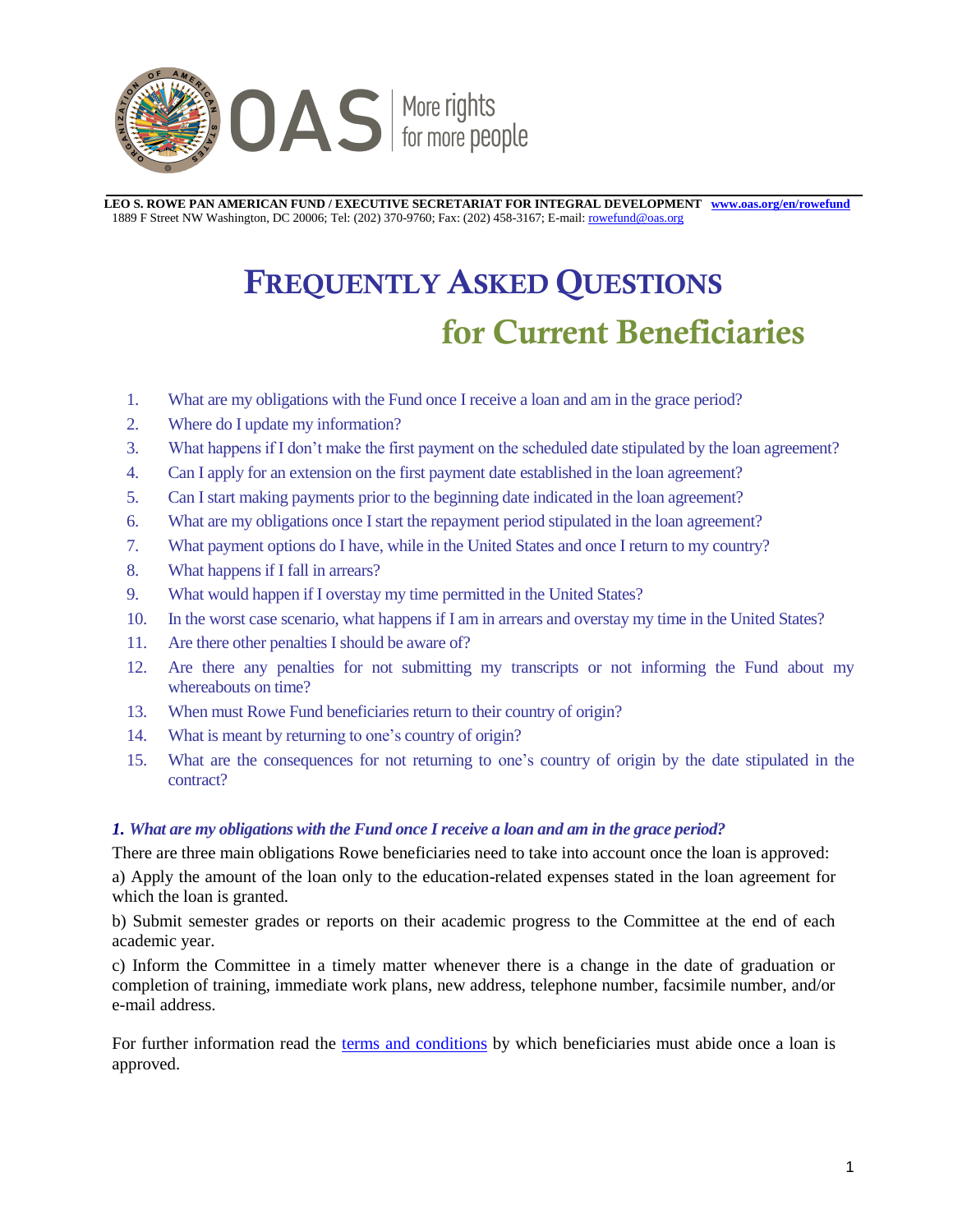# <span id="page-1-0"></span>*2. Where do I update my information?*

<span id="page-1-1"></span>As a beneficiary of a Rowe Fund loan, borrowers must inform the Rowe Fund Committee, in a timely matter, whenever there is change in the borrowers and/or guarantors address, telephone number, fax number (if any), and/or e-mail. The most effective way you can update your information is by filling out the [Update Information Form](https://www.oas.org/forms/TakeSurvey.aspx?SurveyID=m8108n8) and sending it by e-mail to the following address: [rowefund@oas.org](mailto:rowefund@oas.org?subject=TO%20UPDATE%20INFORMATION:%20LOAN%20NUMBER) (include in the subject your complete name and loan number). You may also send the Update Information Form by fax at: 1 (202) 458-3167 or by mail to:

> Organization of American States Leo S. Rowe Pan American Fund 1889 F. St. NW Washington, DC 20006

# *3. What happens if I don't make the first payment on the scheduled date stipulated by the Loan Agreement?*

As specified in the loan agreement, the due date of the payment start date is three months after the expected graduation date of the studies for which the loan was granted. If you fail to pay the first installment of the loan when due, you will be subject to a one time delay fee.

## *4. Can I apply for an extension on the first payment date established in the Loan Agreement?*

The first payment date is the date established in the loan agreement based on your estimated graduation date at the time the loan was approved. Failure to graduate by that date is not an excuse for changing the start payment date. Beneficiaries may only apply for a deferment of the first payment date if they can prove to the satisfaction of the Committee, a justifiable reason for doing so.

Beneficiaries need to apply at least three months in advance of the first payment date established in the loan agreement. They are asked to submit a letter addressed to the Leo S. Rowe Committee stating the number of payments to be deferred, reasons for requesting an extension, attaching supporting documents validating the request, and latest transcripts (and/or copy of the diploma, if available).

#### <span id="page-1-2"></span>*5. Can I start making payments prior to the beginning date indicated in the Loan Agreement?*

Yes. We actually encourage our beneficiaries to make payments prior to the date indicated in the loan agreement, considering that upon returning to their country of origin, they cannot claim difficulties in obtaining the necessary US dollar currency as an excuse for delaying or suspending their payments. Some beneficiaries choose to pay off the loan prior to the date indicated in their loan agreement either through larger payments than those agreed to, or through one lump sum payment.

#### <span id="page-1-3"></span>*6. What are my obligations once I start the repayment period stipulated in the Loan Agreement?*

- a. Send a copy of your diploma and final transcripts
- b. Continue updating yours and your guarantor's contact information until the loan is fully paid.
- c. Apply the amount of the loan only to the education-related expenses set forth in the loan agreement for which the loan is granted.
- d. Repay the loan within the period of time and in the amounts stipulated in the loan agreement.
- e. Plan ahead so that monthly installments are received by the first day of each month.
- f. Do not claim difficulties in obtaining the necessary US dollar currency as an excuse for delaying or suspending your payments.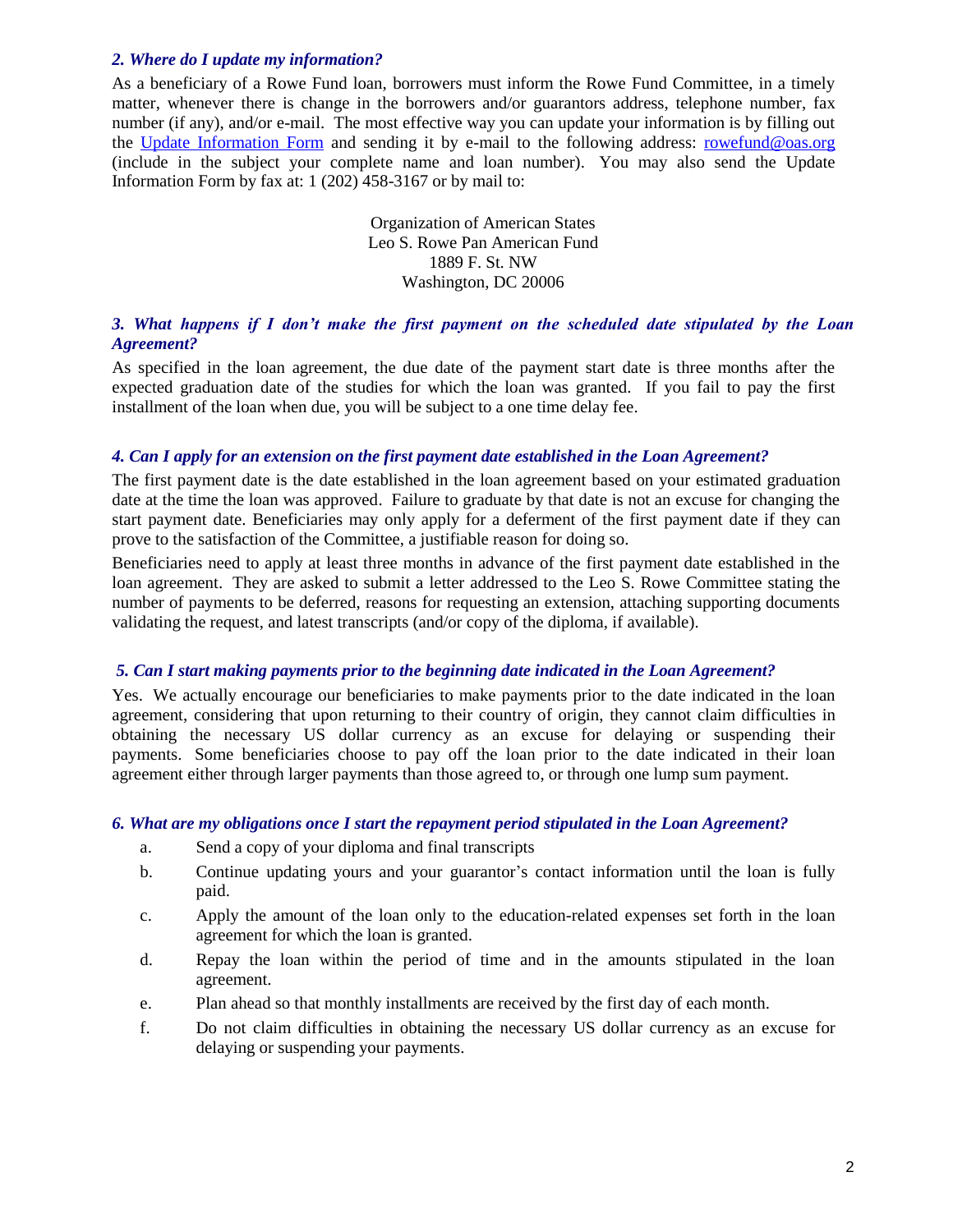g. Commit to return to your country of origin within a year after completing your studies in the U.S. Therefore, you may use the Optional Practical Training (OPT) allowed by the U.S. immigration authorities.

<span id="page-2-0"></span>For further information read the [terms and conditions b](http://www.oas.org/en/rowefund/Terms-Conditions.pdf)y which beneficiaries must abide.

# *7. What payment options do I have, while in the United States and once I return to my country?*

You may make your Rowe Fund payments by check, wire transfer, [online credit card payments](https://www.oas.org/cc/payments/rowef/en/default.aspx) or pay directly in the OAS offices in member states.

# <span id="page-2-1"></span>*8. What happens if I miss payments (fall in arrears)?*

The Fund may not collect interest on student loans as long as the recipient fulfills his/her contractual obligations regarding the loan(s). Also, loan recipients that fail to pay the first installment of their original repayment schedule shall be subject to a one time delay fee.

<span id="page-2-2"></span>In the event of any arrears of three or more monthly payments, without an appeal approved by the Fund Committee, or a violation of the terms established in clauses 7 to 9 of the loan agreement, the Fund may, at its sole discretion, take one or more of the following actions:

- i. Charge a monthly fee equal to the total amount of the loan owed, with an interest penalty of 6% until the loan is paid in full. Once this interest charge begins, it can only be suspended if the loan ceases to be in arrears and the Borrower requests to do so by writing to the Committee and demonstrating that he/she has shown good payment behavior by making six consecutive monthly payments in a timely manner;
- ii. If arrears equivalent to three monthly payments remain, re-calculate (as many times as needed while monthly arrears persist) the minimum monthly payments required to fully repay the loan by the date corresponding to the terms of Clause 3;
- iii. If arrears exceed the equivalent of six times the amount of monthly payments and/or no payments have been rendered for the past six consecutive months, the total amount owed, including cumulative interest accrued on the outstanding balance, will be due and must be paid immediately. The Fund shall notify the Borrower and the Guarantor(s) that, in order to honor their commitments, they must pay the full outstanding balance of the loan;
- iv. If after having sent the pertinent notification, the loan has neither been totally paid, nor has a goodfaith payment been made, the total amount owed will increase by 10%. In addition, the account will be sent to a collection agency. The Fund reserves the right to contact both Borrower and Guarantor(s) at any time.

# *9. What would happen if I overstay my time permitted in the United States?*

Your account will be charged with the annual interest rate established, in the loan agreement.

# *10. In the worst case scenario, what happens if I am in arrears and overstayed my time permitted in the United States?*

A combined penalty will be charged for overstaying in the United States and for having a balance in arrears. The Fund may also take additional actions to ensure the loans are repaid within the terms agreed upon in the loan agreement which may include, but are not limited to: reporting the Borrower and the Guarantor's defaults to the OAS Department of Human Resources, the U.S State Department, the Department of U.S Citizen and Immigration Services, and credit bureau and credit rating organizations in the United States and elsewhere.